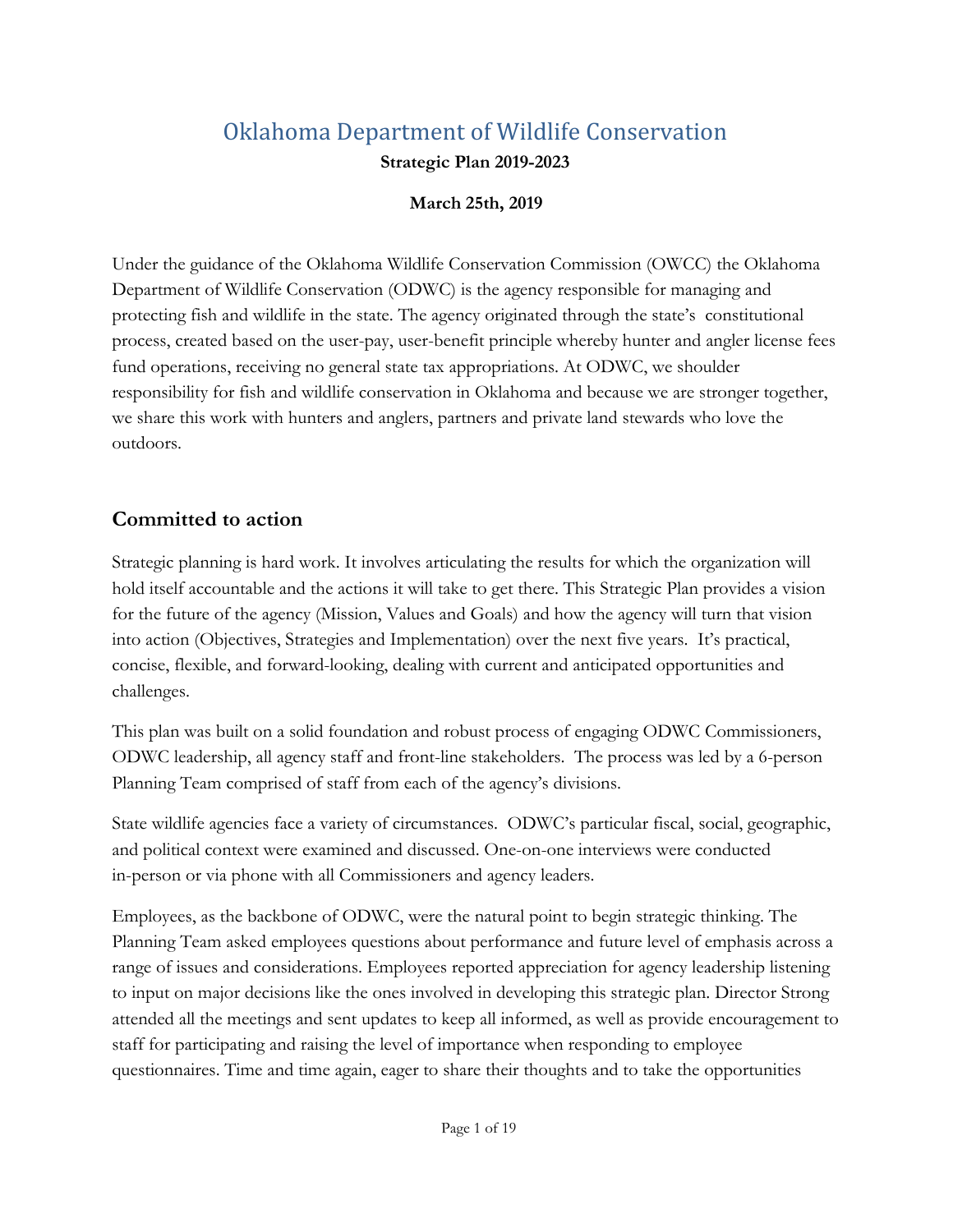offered by top leadership, employees stepped-up and showed-up to one or more of the 6 agency meetings (and 30+ small groups sessions at those meetings) held throughout the State. And, agency staff responded to anonymous surveys conducted: July 2018 (285 respondents), September 2018 (160 responses), and January 2019 (107 responses).

The Planning Team was encouraged by the candor and unvarnished truth shared at the meetings and on the surveys. The quantitative analysis and the significant volume of written comments were reviewed in detail by leadership and the Planning Team and were summarized and shared at cross-divisional meetings (which some employees commented were the first such meetings they had ever attended).

# **Insights from the Engagement**

Providing a strong foundation of people, partnerships, programs, and forward-looking funding alternatives were recurring themes. The items that respondents ranked highest in performance tended to center on ODWC's *traditional core activities*, such as providing public access to hunting and fishing, researching and monitoring fish and wildlife populations, restoring and maintaining fish and wildlife populations and habitats, and providing quality customer service.

The items that ranked lowest in current performance tended to center on *how work happens* at ODWC. These include items such as spending money efficiently, seeking feedback before making changes, working together across divisions, and compensating staff appropriately.

The areas in need of greatest improvement all involved how administrators interact with other staff members, especially in giving direction on priorities, communicating program changes, and seeking feedback before making major decisions.

The suggested issues and considerations prioritized below - *where focus might be placed* – became the framework from which to develop objectives and strategies.

- 1. Reward, retain, and encourage advancement of employees
- 2. Administrators seek feedback from the field staff before making major decisions
- 3. Administrators effectively communicate changes in programs and policies
- 4. Provide employees with up-to-date equipment and technology
- 5. Recruit, retain, and re-activate hunters and anglers including engaging non-traditional users
- 6. Evaluate effectiveness of ODWC programs and projects
- 7. Spend money efficiently and on the right things
- 8. Secure new revenue streams beyond traditional sources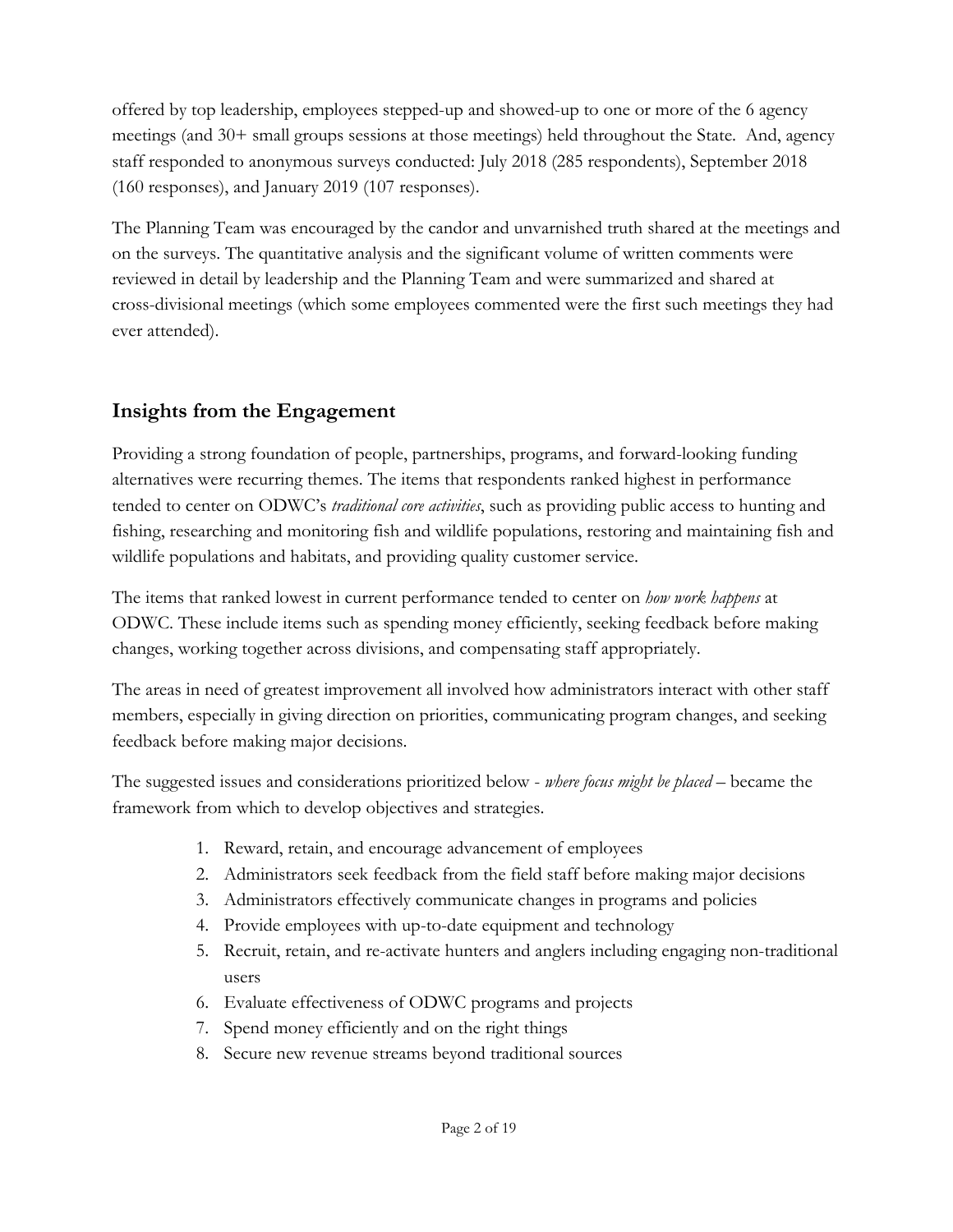Thirty-eight stakeholders evaluated the performance of the ODWC via an online survey conducted in September 2018. Well-informed, front-line stakeholders voiced their priorities in-person at a workshop hosted in the new ODWC headquarters.

Being actively involved in the planning process provided employees and stakeholders a needed stake in setting the priorities of the agency. The issues and considerations that emerged charted the initial strategic course. The Planning Team and agency leadership guided the necessary edits and the result is this strategic plan.

# **Revised Mission Statement**

We manage and protect fish and wildlife, along with their habitats, while also growing our community of hunters and anglers, partnering with those who love the outdoors, and fostering stewardship with those who care for the land.

# **Goals**

ODWC has 350 full-time staff with a wide range of skills, including more than 100 game wardens and more than 150 Fish and Wildlife personnel, organized into five major divisions: Administration, Fisheries, Information and Education, Law Enforcement, and Wildlife. This is "who" we are as as agency.

Our employees all have something in common -- our passion for the conservation of Oklahoma's fish and wildlife resources*.* This is our "why" we do the work we do at ODWC. Our goals below capture "what" that work is that we do at ODWC:

- 1. [Enhance Oklahoma's Fish & Wildlife Resources for Future Generations](#page-3-0)
- 2. Strengthen a Dedicated, Talent-rich Fish & Wildlife Agency
- 3. [Manage Money and Services to our Fullest Potential](#page-9-0)
- 4. [Grow an Active, Passionate, and Knowledgeable Outdoor Community](#page-10-0)

# **Values**

We are guided in our work by our values. These values make-up "how" we do what we do as an agency.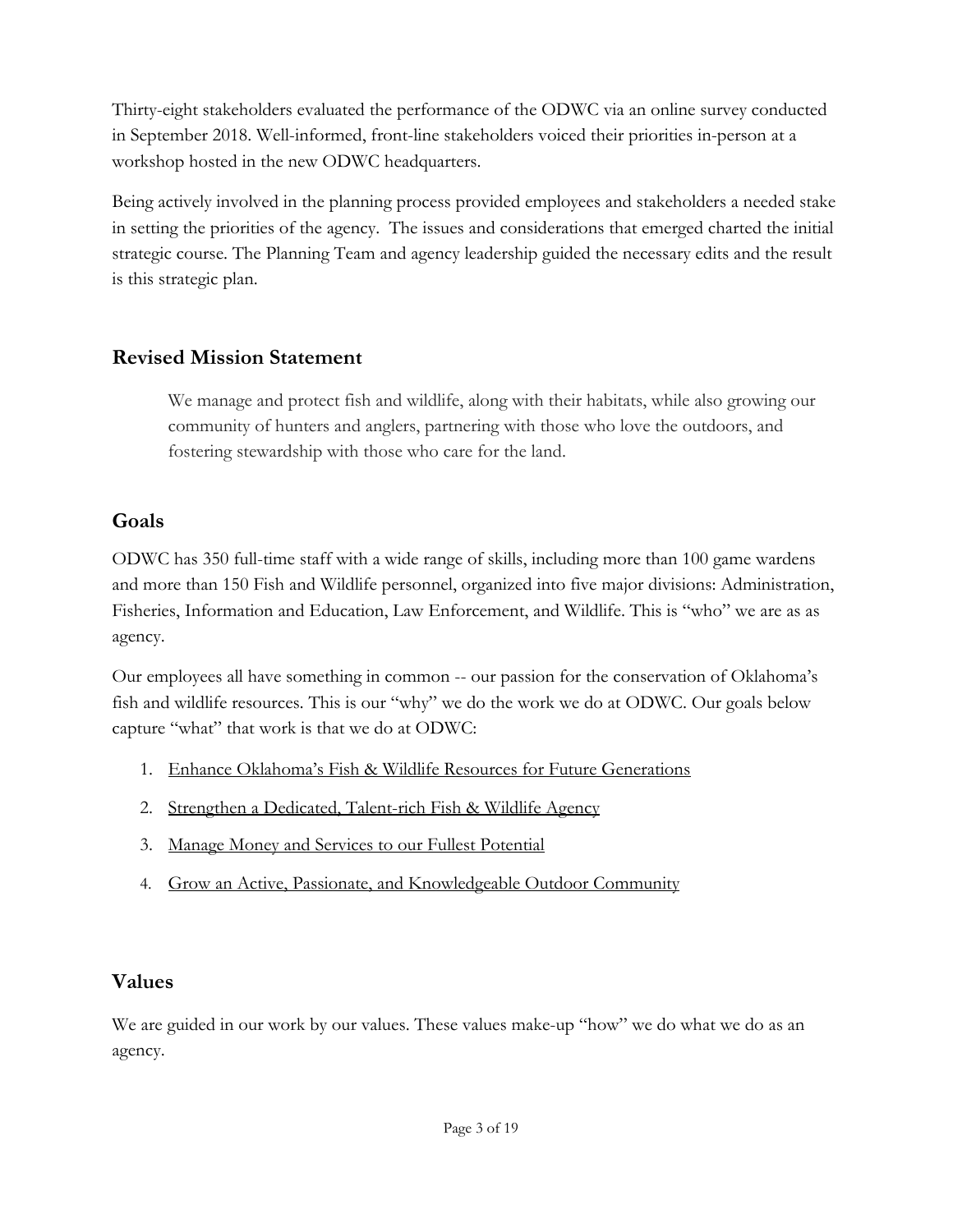- 1. **Respect**  We recognize the worth, quality, importance and diversity of each other and the people we serve.
- 2. **Responsibility**  We are accountable for accomplishing all tasks in a professional manner.
- 3. **Service**  Our purpose is to provide constituents with the highest quality of service as it relates to the agency mission.
- 4. **Integrity**  We are honest and forthright and uphold the highest ethical standards.

# **Objectives and Strategies**

Following are ODWC Objectives and Strategies for the next five years under each of the four goals. These do DO NOT cover all the programs or activities undertaken by ODWC. Instead, they focus on the highest priorities… where it's possible to have the most impact *to address employees top concerns*; *to take advantage of emerging opportunities*; and *to support the priorities identified by staff and stakeholders that affect the Mission of ODWC*. As the strategic planning process matures, within ODWC more and more of the agency programs will be accounted for with specific objectives and strategies.

A "Lead" for each of the Objectives has been identified. They will serve as the monitor for the Strategies identified under each Objective.

Following in the Implementation section of this strategic plan are 14 Initiatives for which Action Plans will be developed and implemented. These Initiatives will be the focus of Year 1 of Implementation.

# <span id="page-3-0"></span>**GOAL I:** ENHANCE OKLAHOMA'S FISH & WILDLIFE RESOURCES FOR FUTURE GENERATIONS Maintain and enhance fish and wildlife resources; embrace new and existing partnerships aligned with our Mission

**A. OBJECTIVE**: Manage, protect, and restore aquatic habitats and populations. (Lead: Ken Cunningham)

**Strategies:** Identify and use latest research and management techniques.

- 1. Identify and use latest research and management techniques.
- 2. Encourage leadership to advocate for enforcement of statewide water quality standards.
- 3. Prioritize protection and management of watersheds.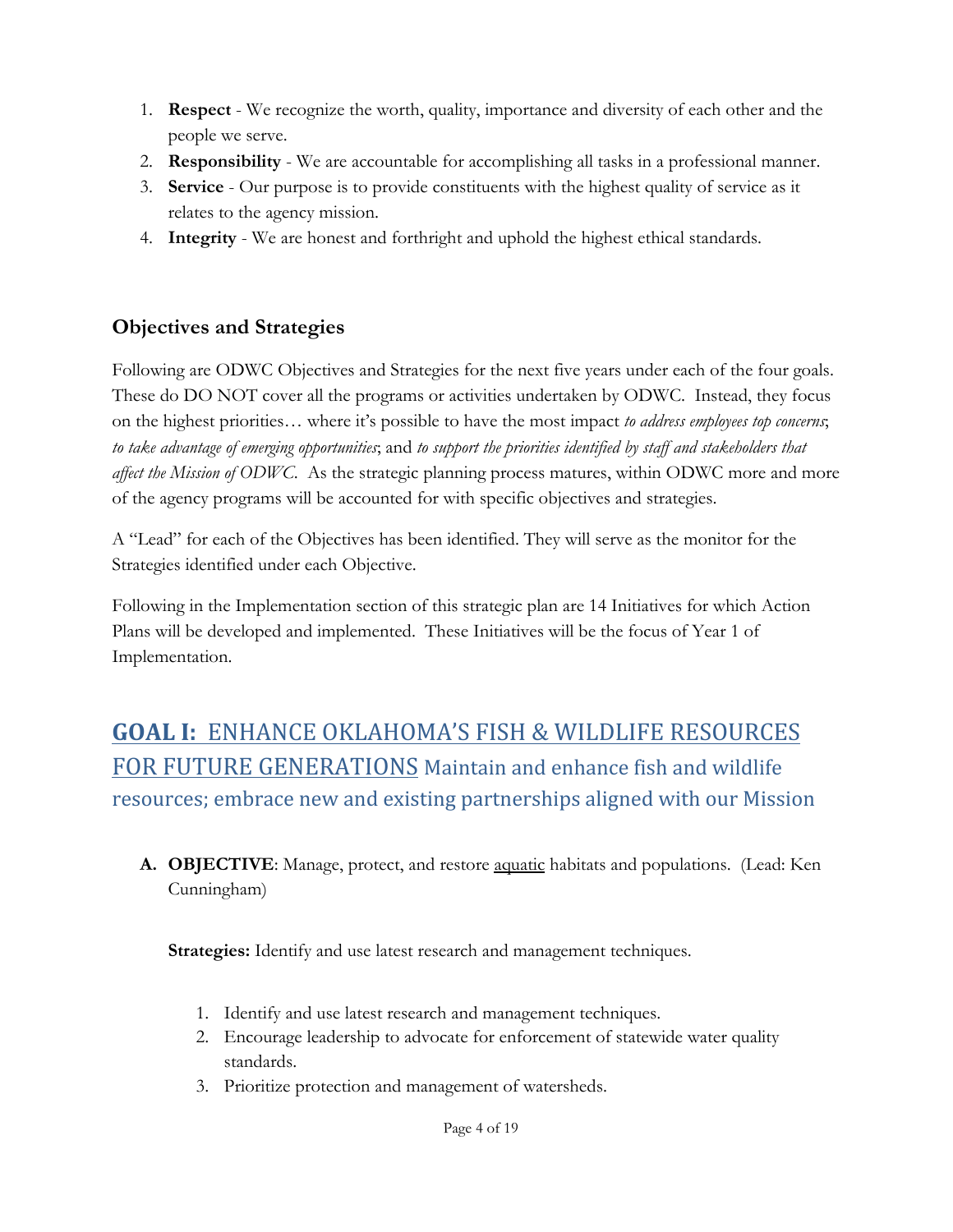- 4. Identify instream flow needs.
- 5. Promote implementation of instream flow management.
- 6. Develop management strategies to address potential future impacts of climate. change (i.e., weather extremes, changing patterns, cycles and trends, and catastrophic events) on fish populations and habitats.
- 7. More effective management of invasive species.
- **B. OBJECTIVE**: Manage, protect, and restore terrestrial habitats and populations. (Lead: Bill Dinkines)

#### **Strategies:**

- 1. Identify and use latest research and management techniques.
- 2. Establish population targets and management controls on Public Lands and statewide harvest strategies.
- 3. Explore the possibilities for managing habitat at the landscape scale through land acquisition, partnerships, and private land programs.
- 4. For ODWC managed properties conduct an inventory of habitat improvement and infrastructure needs through preparation of Management Plans.
- 5. Identify obstacles pertaining to state and federal constraints of land management.
- 6. Develop management strategies to address potential future impacts of climate change (i.e., weather extremes, changing patterns, cycles and trends, and catastrophic events) on wildlife populations and habitats.
- 7. More effective management of invasive species.
- **C. OBJECTIVE**: Build trusting relationships and partnerships to find creative management solutions and leverage shared resources (Team Lead: Corey Jager)

- 1. Increase partnerships with NGOs we've partnered with in the past.
- 2. Develop new partnerships with previously unidentified groups.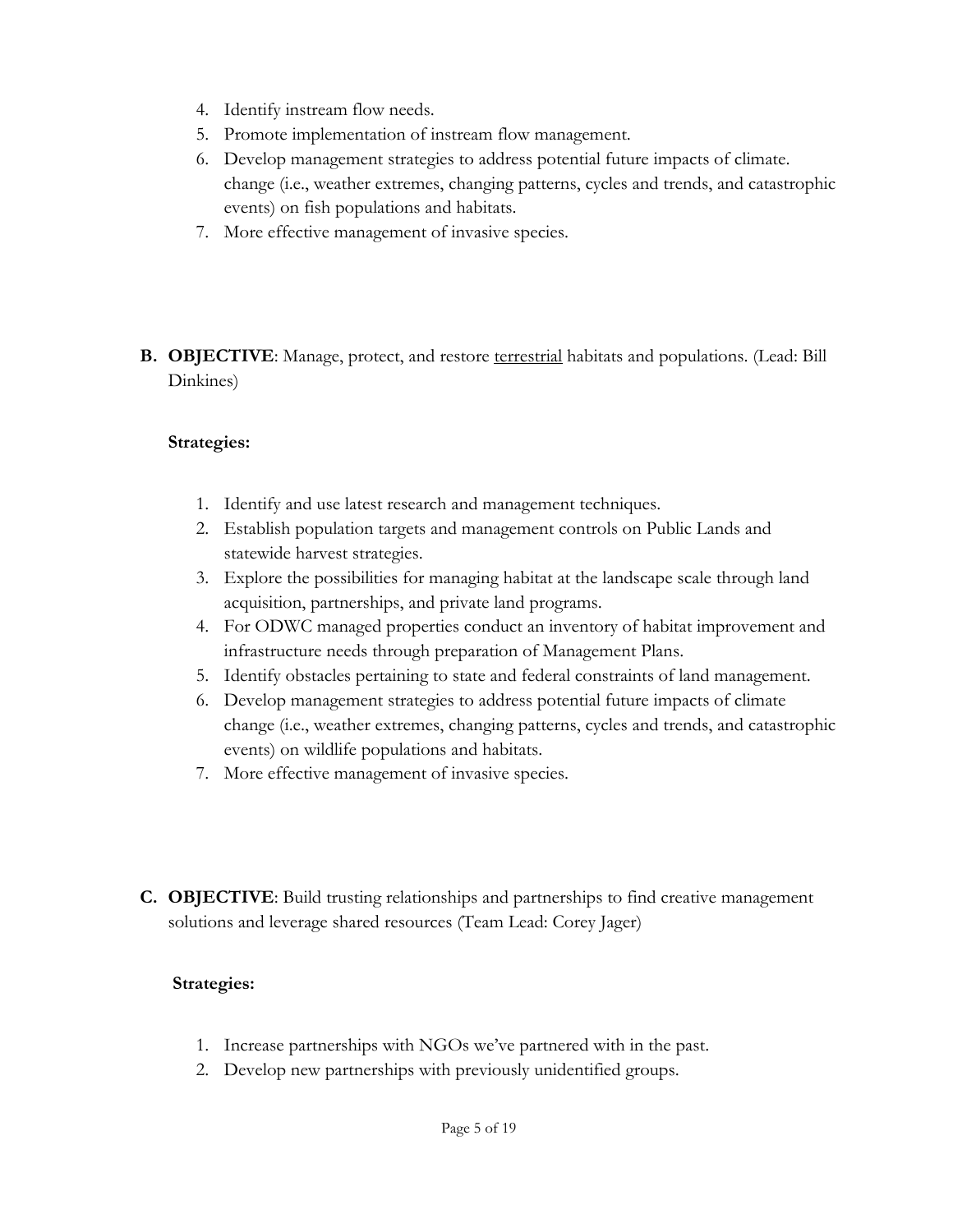- 3. Increase manpower (Farm Bill biologists / Technical Assistance) through partnerships.
- 4. Work with other State and Federal agencies to: expand hunting and fishing opportunities; advocate for protection of natural resources with voting public and elected officials; and expand tourism and recreation opportunities.
- 5. Explore funding opportunities including cost-share from entities not normally associated with streams and habitat projects.

# **GOAL II:** STRENGTHEN A DEDICATED, TALENT-RICH FISH & WILDLIFE AGENCY Provide employees with appropriate equipment, technology and training; recruit, retain and reward a diverse and fully-engaged workforce

**D. OBJECTIVE:** Ensure employees have appropriate training, equipment, and supplies necessary to perform their job. (Team Lead: Mark Walker)

## **Strategies:**

- 1. Evaluate and update Department-issued equipment and supplies using inter- and intra-divisional teams with field staff opinions on equipment and related policy recommendations.
- 2. Identify where training is deficient using employee/managers' input and provide applicable performance-related training.

**E. OBJECTIVE:** Provide for a modern workplace with access to digital data, transparent workflows for digital processes, and skill-building training that embraces a digital workforce and current information technology. (Team Lead: Lindsey Presley)

## **Strategies:**

1. Identify what is lacking and what is needed (and why) for improving the Information Technology (IT) section's ability to achieve the objective.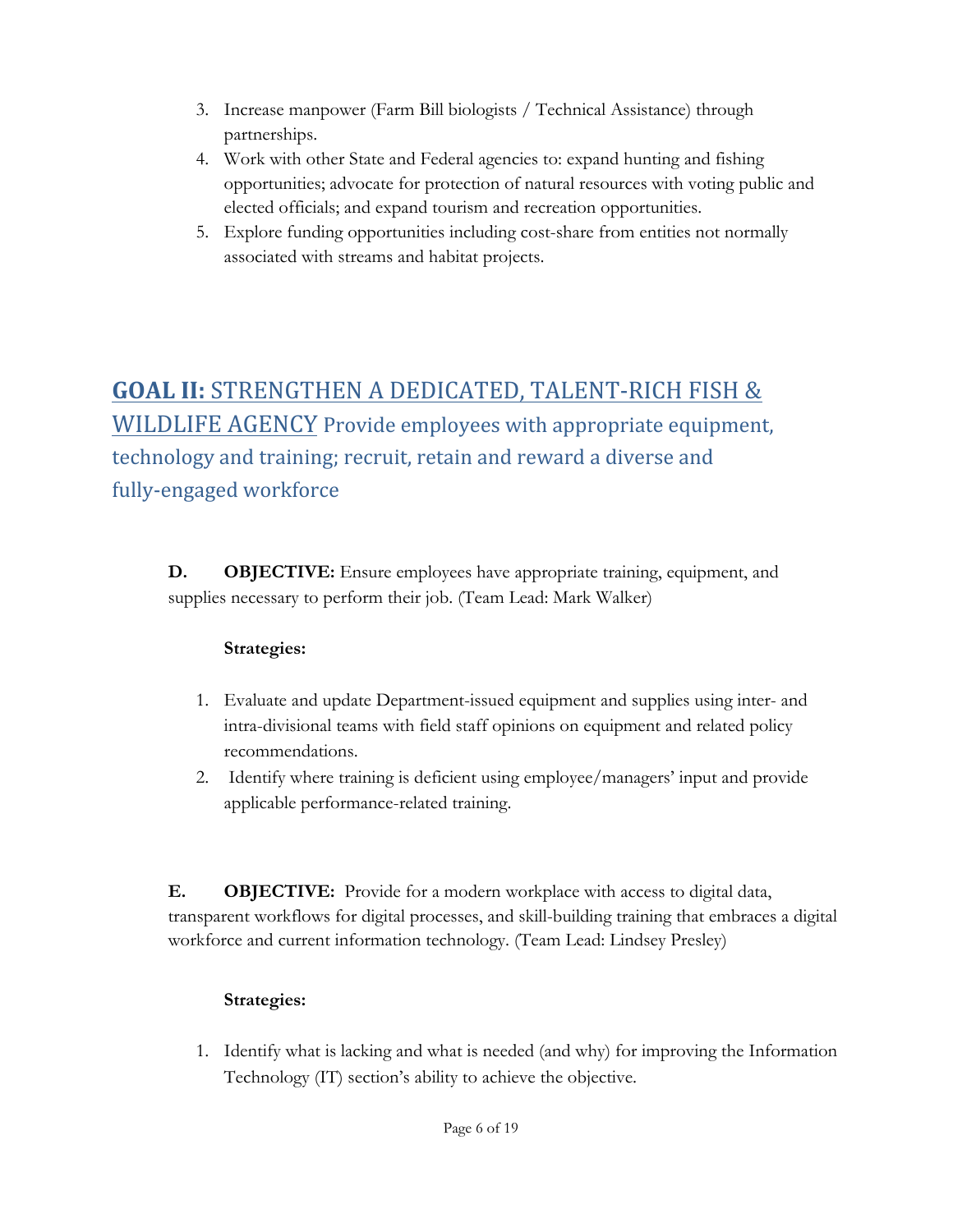- 2. Consider working with Office of Management and Enterprise Services (OMES) on standardization or pre-approved common purchases (under a certain \$ amount) to stock supplies used frequently.
- 3. Identify and implement streamlined digital workflows / automation that allows for paper reduction, electronic signatures, allow employees ability to update or change personal information when possible, etc.

**F. OBJECTIVE:** Recruit the best qualified, brightest, and diverse employees. (Team Lead: Vicky Scaggs)

### **Strategies:**

- 1. Rewrite / review job descriptions for different positions (to make sure we get what we are asking for) and have a process that is more adapted to, or flexible for, soliciting candidates we want for entry-level specific jobs - Evaluate / re-visit emphasis on degree / qualifications (for some jobs).
- 2. More selective and proactive recruitment strategies (e.g., "head-hunting").
- 3. Define a framework for a Human Resources (HR) program that supports diversity increasing in the work environment. Ensure the HR framework includes opportunities for engaging women, minorities and underserved populations.
- 4. Develop a policy, procedure, protocol, methodology or some avenue to evaluate requests for new full-time employee (FTE) and position reallocation. In that policy set some guidelines on what all needs to be submitted for annual budget justification (i.e., details on whether it is a position funded by soft money, etc.)
	- a. Address the need for more ODWC biologists for aquatic resource management. More staff time is needed to manage the boating/fishing access program.
	- b. Address the need for more ODWC biologists and technicians.

**G. OBJECTIVE:** Retain and reward a dedicated and motivated workforce (Team Lead: Corey Jager)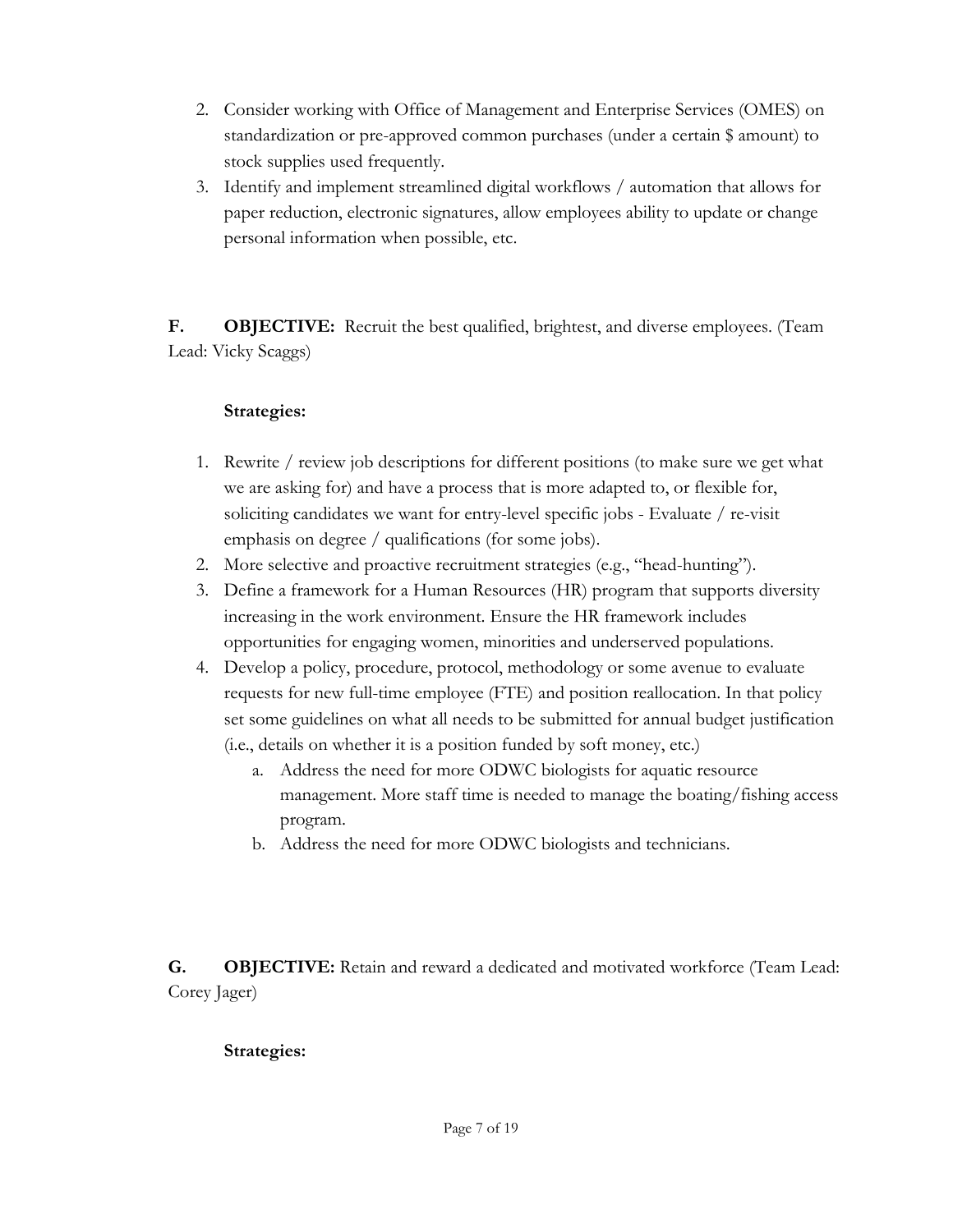- 1. Evaluate concerns and work towards identifying suitable resolution on issues affecting employee morale / fairness issues:
	- a. Evaluate overall compensation package, including an evaluation of employee compensation policy and all benefits received (vehicle, housing, utilities, cell phones, etc.) for fairness, consistency, and to ensure our ability to compete for and retain the best and the brightest talent.
	- b. Evaluate the promotion and advancement process and develop a list of recommendations: i) options to increase internal promotions opportunities, ii) policies for eliminating situations where subordinates make more than supervisors, and iii) merit-based pay.
	- c. Evaluate the known workload imbalances on supervisors and support staff, job duty inequities, and inconsistencies within and between divisions.
- 2. Provide more opportunity for employees to interact with experts in their field and gain professional exposure to peers and colleagues by engaging at conferences and seminars.
- 3. Provide an internal communication campaign about the current benefits for existing and new employees to understand the benefits of working for ODWC, for example: highlighting non-traditional and non-monetary benefits as a "package" and explanations about the new retirement system.

**H. OBJECTIVE:** Build competencies in effective management and operational excellence. (Team Lead: Nathan Erdman)

- 1. Improve employee engagement through staff support for training, and providing opportunities for personal and professional development, better skills on basic necessary functional aspects for their jobs.
- 2. Working closer with Career Tech and Higher Ed (following the positive example from Law Enforcement) to get "better" trained employees turned-out, and better in-house trainings.
- 3. Expand Intern program (more exposure/more use for different positions).
- 4. Provide continuity of institutional knowledge and expertise when employees are transitioning, retiring, and/or leaving through a succession planning program.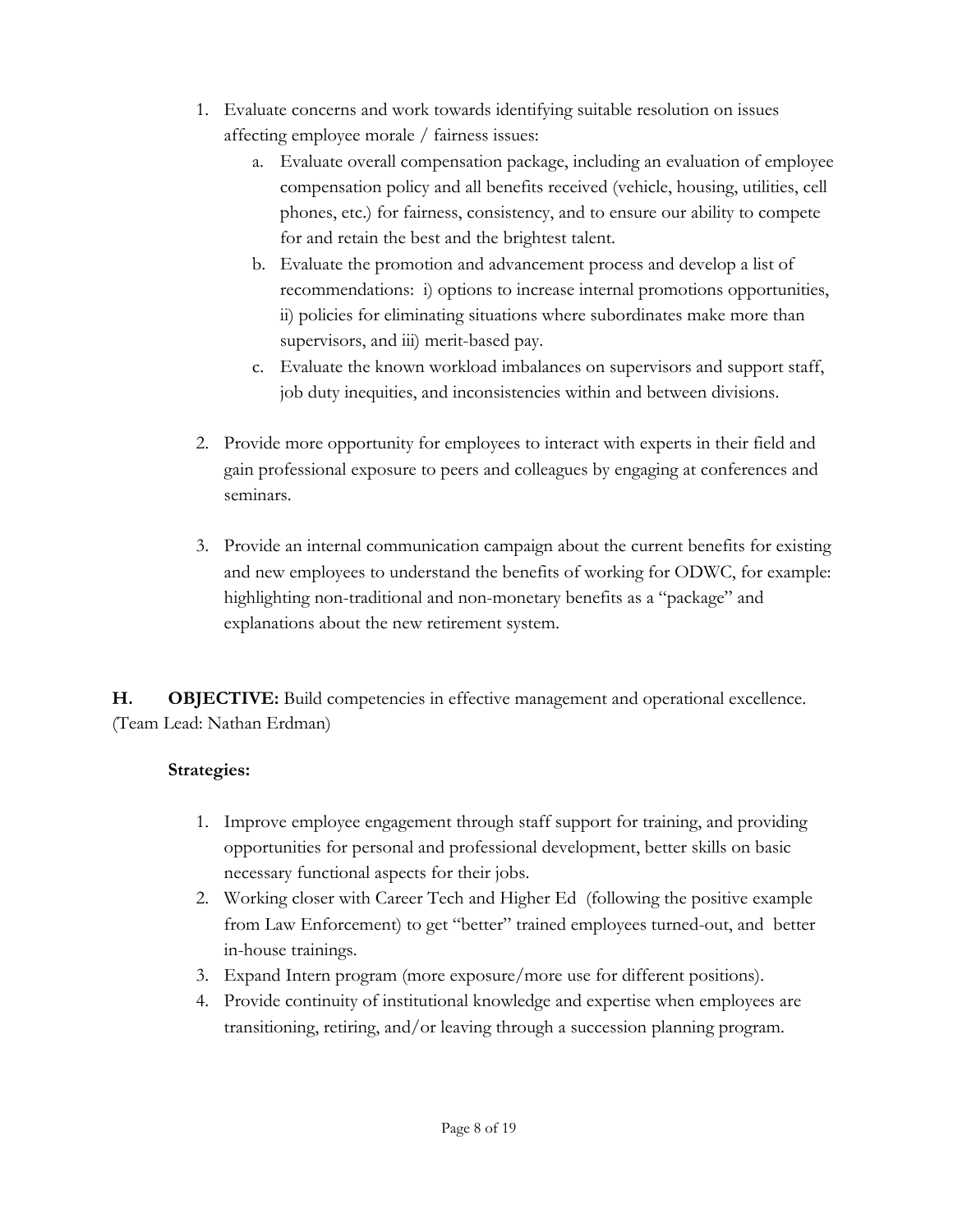**I. OBJECTIVE:** Cultivate an open, collaborative, supportive, and respectful team environment. (Team Lead: Andrea Crews)

### **Strategies:**

- 1. Offer a modified program (or promote the Wildlife Resources Professional WRP) where employees get the opportunity to spend time with other division's staff on their duties, projects or programs: define opportunities, become more purposeful, organize and share the options employees have to consider. Continue to fund and expand ways to cultivate and support engaged, cross-functional teams of employees throughout the agency.
- 2. Re-evaluate ODWC's current leadership programs potentially include more "workplace etiquette" training / Define what it means to have an inclusive culture / Training for managers and supervisors on inclusiveness and how to have "tough conversations."
- 3. Tie accountability to PMPs / referencing the "Values of the Organization" when acknowledging / addressing behavior inconsistent with values.
- 4. Consider opening new communication channels and outlets to protect those who feel a hostile or unsafe situation (Whistle-blower, comment box, grievance process, employee channels established, and training on how to use these channels).
- 5. Demonstrate support for an innovative work environment and culture that fosters cooperation and increases communication, as well as encourages creativity and idea sharing to explore, consider and build new solutions.

**J. OBJECTIVE:** Improve communications within and between divisions, and across the Department (Strategy Lead: Nels Rodefeld)

- 1. Create a structured protocol or system for encouraging communication between divisions and getting division-specific information conveyed to all employees.
- 2. Test different formats for the Executive Staff and agency employees to be able to jointly identify key upcoming decisions requiring input. Once those examples of key decisions are made, clearly spell out communication means, modes and methods.
- 3. Provide direction / establish guidelines, parameters and protocols and promulgate them on how to use All-employee emails.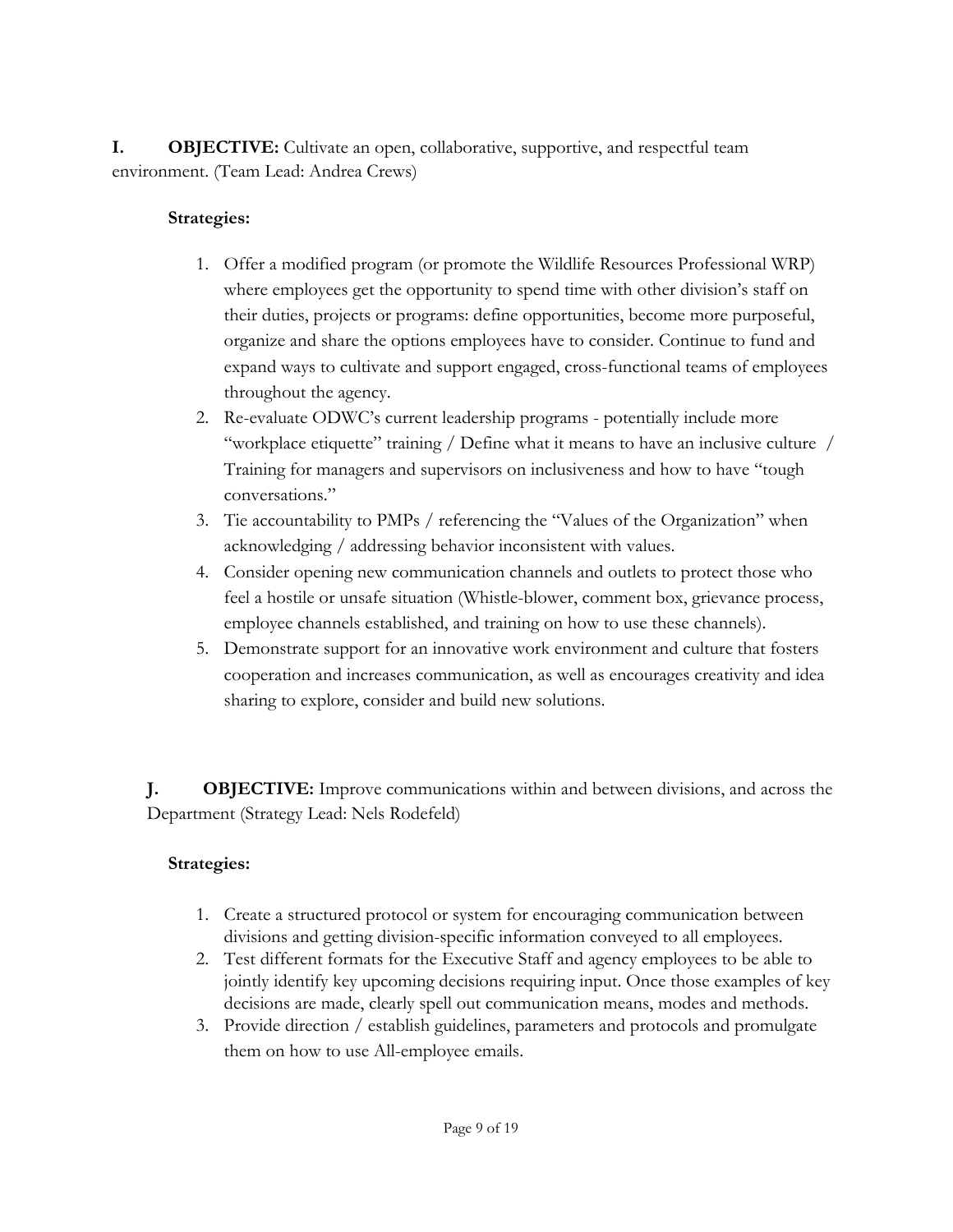- 4. Evaluate and select a new information exchange platform, one that works across the agency and replaces the Intranet.
- 5. Maximize employees' ability to have face-to-face contact with fellow Dept employees.
	- a. Consider regional, and other forms of face-to-face meetings.
	- b. Make more use of shared Calendars (Google calendars) for promoting events that serve as opportunities for those in the field to get the word to others around them or anywhere in the agency employees can have more face-to-face interaction with folks they don't see on a day-to-day basis.

# <span id="page-9-0"></span>**GOAL III:** MANAGE MONEY AND SERVICES TO OUR FULLEST POTENTIAL Ensure financial responsibility and sustainability

**K. OBJECTIVE:** Evaluate program effectiveness as related to agency goals and cost effectiveness. (Team Lead: Josh Johnston)

### **Strategies:**

- 1. Identify current ODWC program goals. Provide a list of current programs to all employees.
- 2. Develop an ODWC evaluation tool-kit (similar to [this\)](https://drive.google.com/open?id=1tkHtq0rZg1cRNx90EHhdC3CaCIUQ4LJ6) to evaluate programs on a regular basis for performance and results.

**L. OBJECTIVE:** Budget according to agency priorities and the annual implementation of initiatives identified in the strategic plan. (Team Lead: Lindsey Presley)

- 1. Align budget with Annual Implementation Plans.
- 2. Take program evaluation and the implementation team leads' input into consideration for FY 2021 budget.
- 3. Continue with capital expense budgeting that reflects needed hatchery and ODWC Dept. owned lakes renovations to better manage sport fish populations - funding is an issue.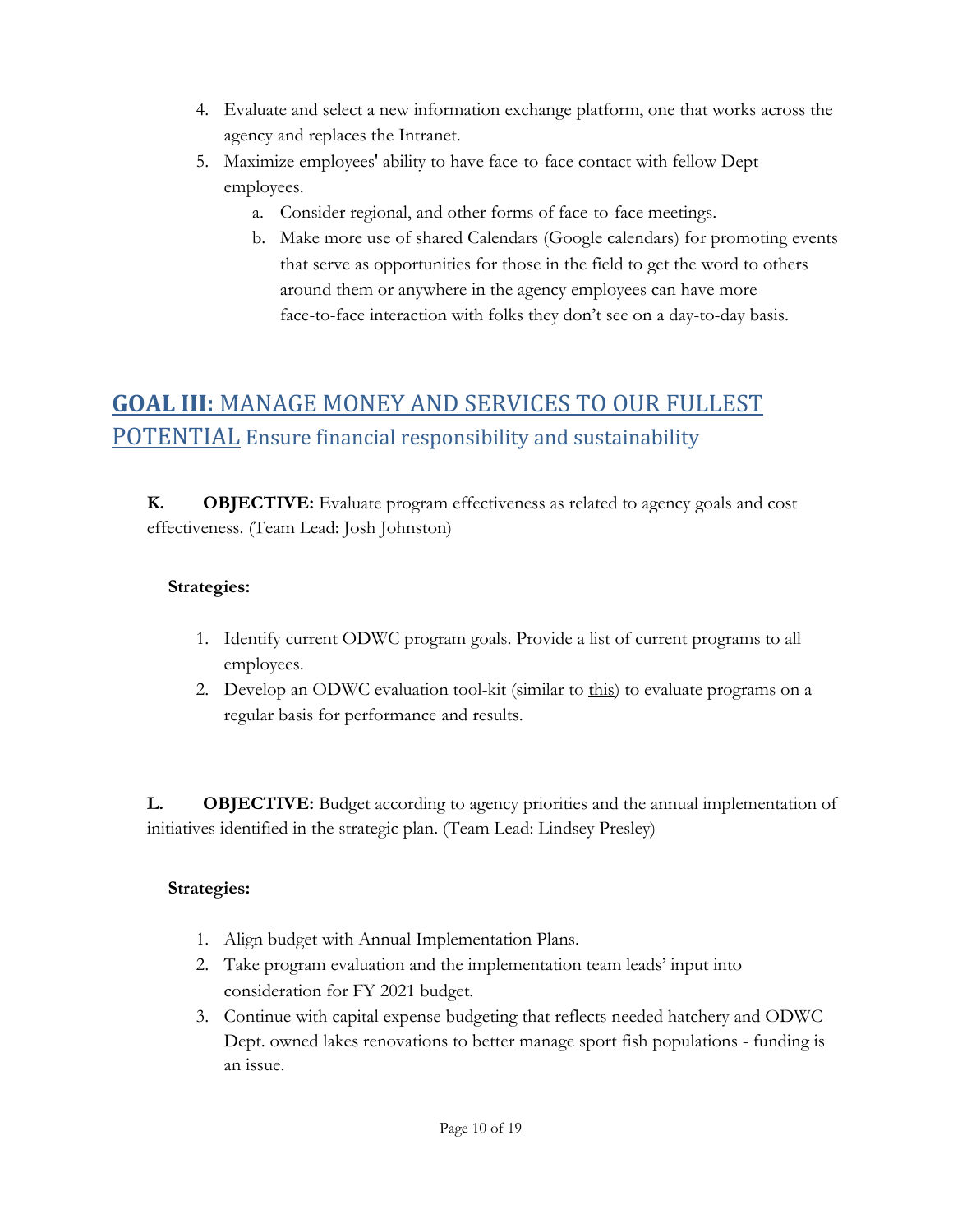4. Continue with capital expense budgeting that reflects needed WMA infrastructure and facilities renovation.

**M. OBJECTIVE:** Secure new revenue streams beyond traditional sources. (Team Lead: Barry Bolton)

## **Strategies:**

- 1. More emphasis on seeking NGO money by staff.
- 2. Evaluate employee suggestions and incorporate the ones that enhance existing programs.
- 3. Consider charging for technical assistance and private land services (i.e., farm pond stocking, pond management).
- 4. Coordinate with the Foundation in outreach to donors.
- 5. Provide employees training to ensure proper use of grant funds in accordance with grant agreements. Also, how to apply for grants from new sources when their purpose aligns with the projects ODWC is working on.
- 6. Expand revenue generating management techniques on ODWC properties (e.g., cattle, timber, water, firewood license sales), when those techniques align with sound fish and wildlife management.

# <span id="page-10-0"></span>**GOAL IV: GROW AN ACTIVE, PASSIONATE & KNOWLEDGEABLE**

**OUTDOOR COMMUNITY** Recruit, retain, and reactivate (R3) hunters, anglers, sport-shooters, boaters and non-traditional customers; improve public recognition and support for our agency employees as fish and wildlife experts; and Increase access to aquatic and wildlife related recreational opportunities

**N. OBJECTIVE:** Develop a shared vision for ODWC R3 (Team Lead: Micah Holmes)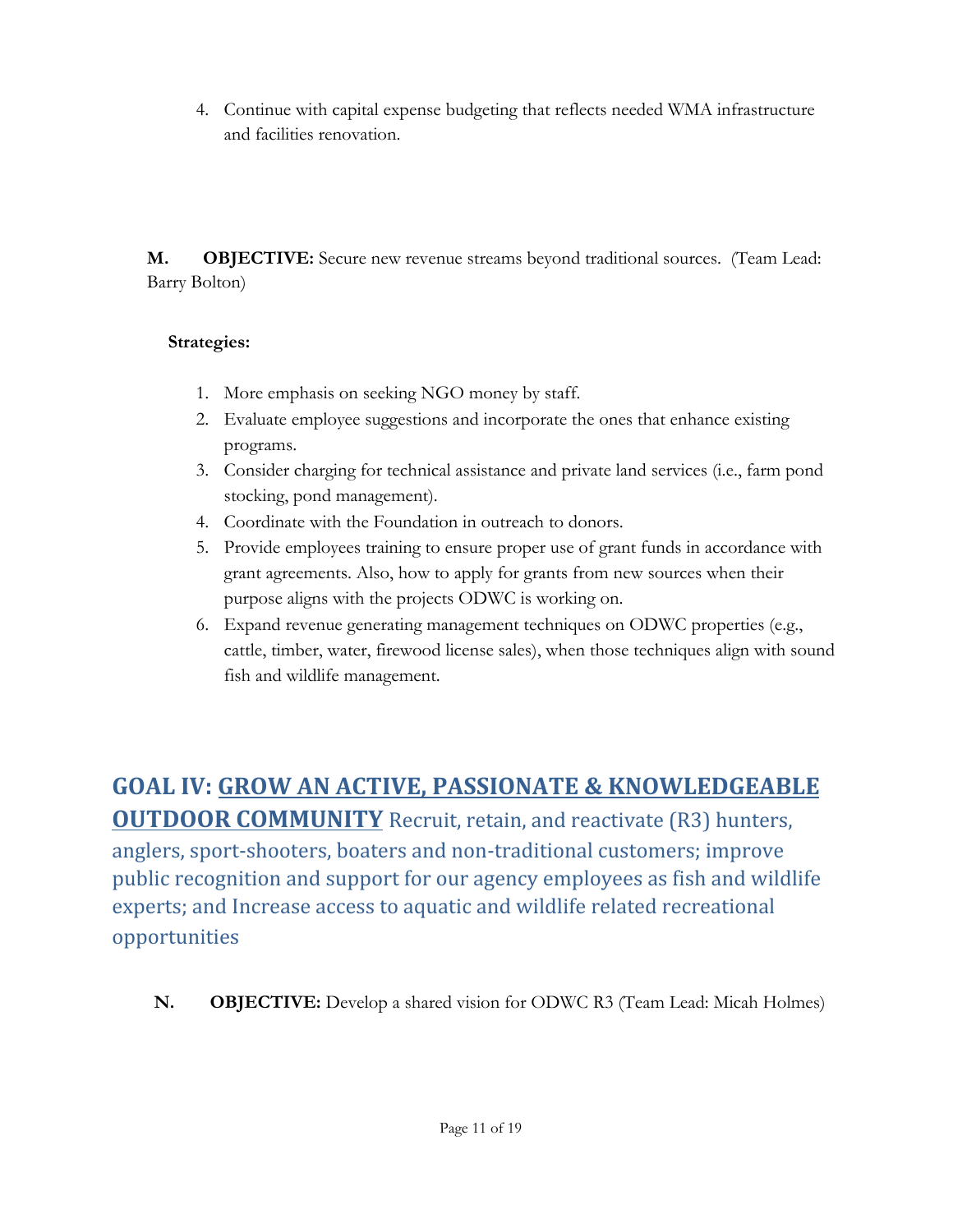#### **Strategies:**

- 1. Address what R3 means to our agency.
- 2. Work with professionals and stakeholders in this discipline to evaluate our current R3 programs, including: carrying-out a program mapping exercise to decide what programs fit where.
- 3. Develop recruitment, retention and reactivation goals and provide periodic updates.
- 4. Identify barriers to recruitment, retention and reactivation.
- 5. Reduce barriers to recruitment, retention and reactivation.

### **Recruitment Strategies:**

- 6. Evaluate employee suggestions and incorporate the ones that enhance existing R3 programs.
- 7. Explore opportunities to leverage resources with other organizations that share our goals.
- 8. Look for opportunities to welcome a diversity of new hunters and anglers.
- 9. Decide what other outdoor users would be good targets to recruit as constituents and identify existing or potential programs that could be effective in targeting these users.
- 10. Address issues with non-residents as a target audience.

### **Retention Strategies:**

- 11. Consider how to provide extra incentives to the renewal of a license (i.e., provide the magazine) and pilot a few of the easier ones to implement (e.g., auto-renewals) with defined targets and tracking what's learned from efforts.
- 12. Promotion of the Lifetime Seniors License (i.e., sending an email on their 65th).

### **Reactivation Strategies:**

- 13. Develop marketing plan for use of funds from hard card sales.
- 14. Provide incentive or reward for a current angler or hunter who actually reactivates a former angler or hunter.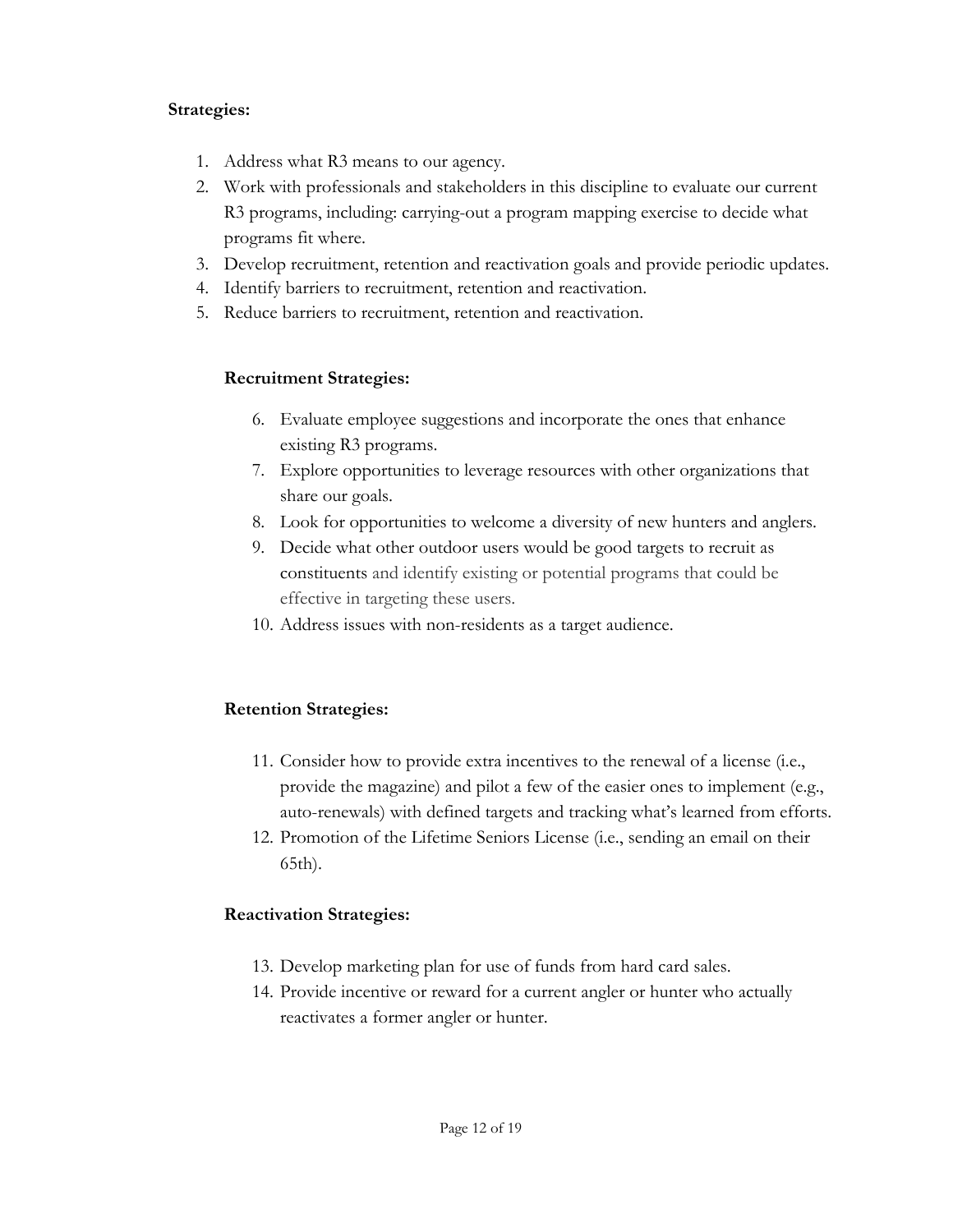**O**. **OBJECTIVE**: Better serve citizens and our public image by increasing the consistency of brand representation across logos, apparel, signage, and events. (Team Lead: Micah Holmes)

### **Strategies:**

- 1. Logo redesign (One brand  $=$  One logo).
- 2. Consult with experts in this field about brand standardization, spreading the re-brand to other visible products (brand unification), and purchasing / selling of branded materials.
- 3. Consider offering branded apparel options to be purchased by the public while keeping ODWC uniforms for employees only.

**P. OBJECTIVE:** Increase capacity for targeted and effective communications; Design and produce targeted and effective communications (Team Lead: Kelly Adams)

## **Strategies:**

- 1. Inventory existing communication efforts and identify baseline data.
- 2. Establish monitoring protocol, and design evaluation into communication offerings to enable reporting on effectiveness.

**Q. OBJECTIVE:** Improve and increase access to hunting, fishing and outdoor opportunities. (Team Lead: Kristen Gillman)

- 1. Identify current baseline hunting and fishing rates and track progress towards improving infrastructure, user facilities, security and other planned improvements on existing areas to enhance the public use experience.
- 2. Expand properties available: through OLAP, easements, targeting areas adjoining WMAs and targeting close-to-urban areas with OLAP.
- 3. Evaluate use and track participation each year with WMAs and OLAP.
- 4. Identify needs (proximity, demands, values) criteria for new land acquisitions.
- 5. Purchase or lease properties to expand hunting and fishing opportunities.
	- a. Strategically add more acres; adjacent to existing properties, inholdings within existing properties, in parts of the state that are deficient in public lands, and properties with important habitat, fishing opportunities or offer quality hunting potential.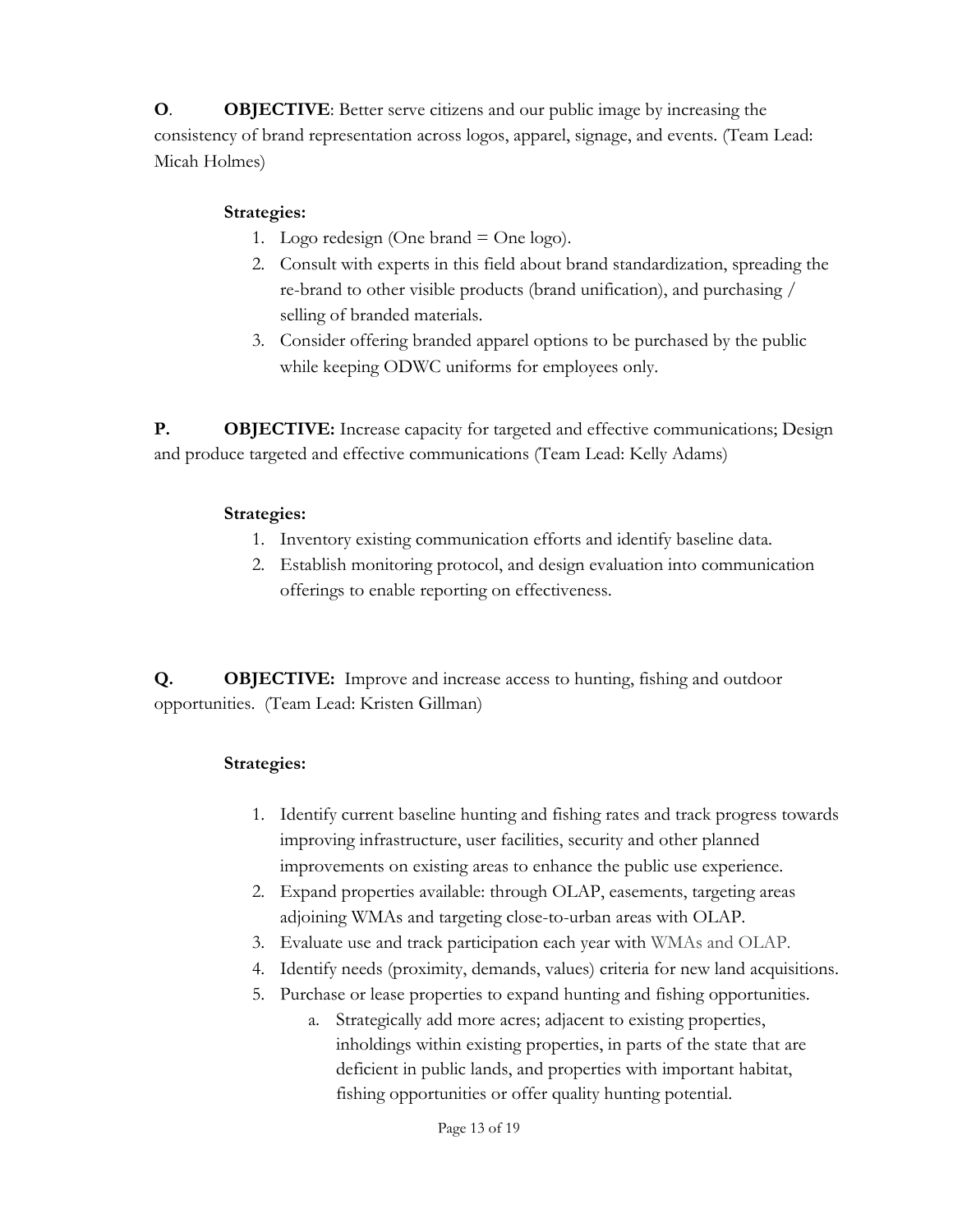- b. For Partner owned / ODWC managed, explore more land leasing opportunities (such as OLAP expansion, timber companies, etc.).
- 6. Evaluate easement program.
- 7. Look for partnership opportunities with other property owners such as state parks, school lands, ODOT, universities, municipalities, etc.
- 8. Increase and improve close-to-home fishing opportunities.
- 9. Evaluate use/participation in Boating/Fishing Access to gain a better understanding of what facilities are important to anglers and boaters and improve infrastructure, user facilities, security and other planned improvements on existing areas to enhance the public use experience.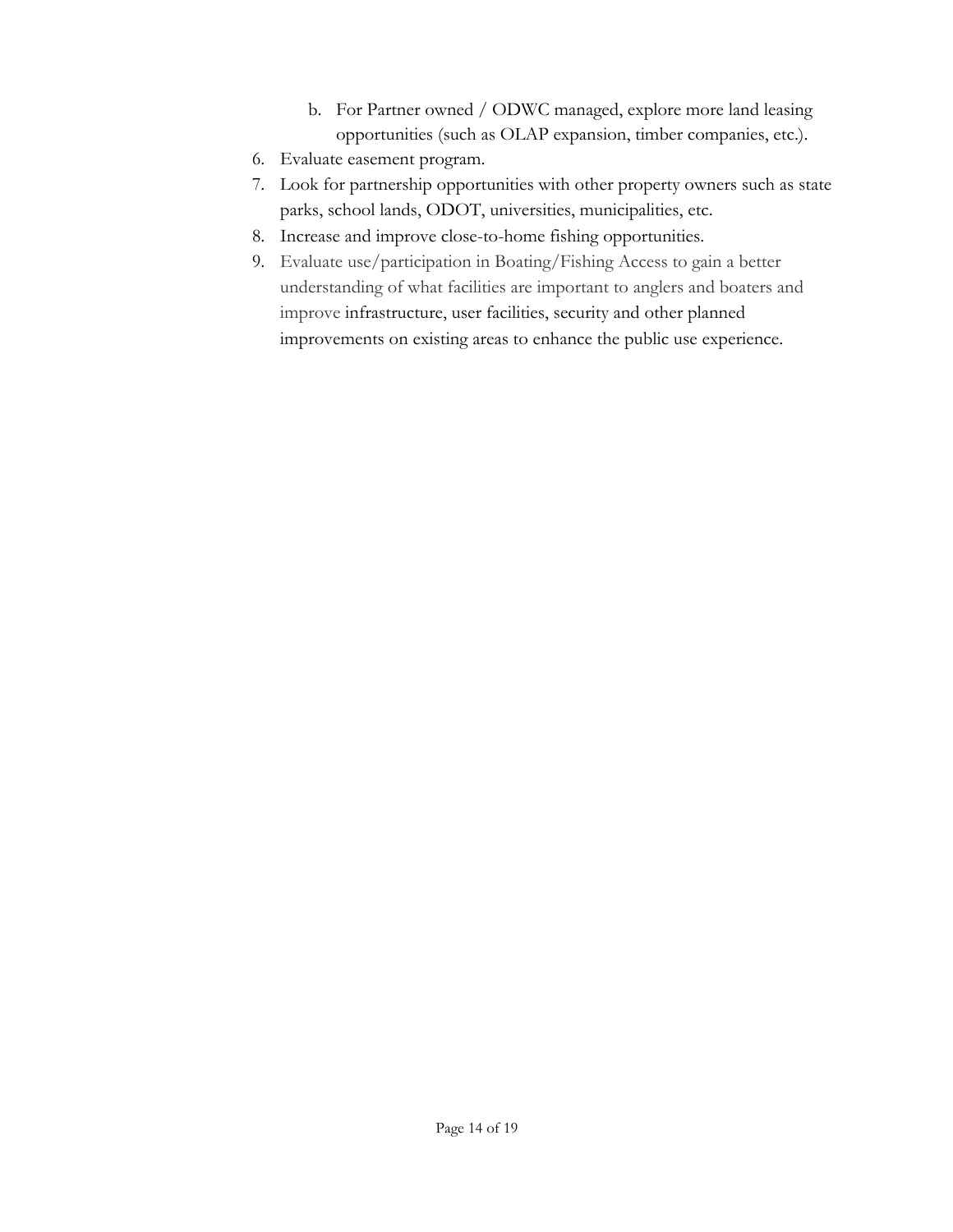# Implementation

The return on the time and effort invested in ODWC Strategic Planning will be realized to the extent that strategic thinking and planning is converted into regular action. As this approach leads to more effective decision-making, it will become a new way of doing business for the Department.

Following in this section are:

- Our 2020 Vision--the Initiatives for the first year of Implementation.
- Action Plan Development--a description of how the Action Plans will be developed and implemented for each Initiative.
- Accountability Process--the details on how the Initiatives will be tracked and monitored.

## **OUR 2020 VISION**

Initiatives for the first year of implementation were synthesized from the Objectives and Strategies. Given limited time and funding for the first year of strategic plan implementation, these initiatives identified are where majority of focus will be invested. "Team Leads" have been identified for each initiative and the Objective letter and/or Strategy number(s) are noted in parentheses.

- 1. **Rewarding Excellence** Evaluate compensation packages and employee duties. Corey Jager *(G1)*
- 2. **Listening for Change** Encourage more and better communication within and between divisions. Replace the central information storage and sharing platform (aka, the Intranet) with something that works across the agency and provides for true two-way communication. Nels Rodefeld *(J1, 2,4,5)*
- 3. **Removing Paper Obstacles** Streamline paperwork so employees can spend more time working on what matters most. Lindsey Presley *(E3)*
- 4. **Attracting Top Talent** Review job descriptions and requirements to ensure the agency gets the best of the best in new employees. Vicky Scaggs *(F1)*
- 5. **Building a Team Culture**  Define a workplace where all employees feel valued in their jobs and know how their jobs reflect on the Values of the Organization. Andrea Crews *(I3)*
- 6. **Leading with Purpose** Establish agency leaders that are equipped and expected to lead by example. Karla Beatty *(I2)*
- 7. **Aiming for the Target** Identify agency program goals and how we will evaluate them for performance to address whether or not we are meeting our goals. Josh Johnston *(K1)*
- 8. **Spending Wisely** Align budgets with strategic priorities annually. Lindsey Presley *(L1)*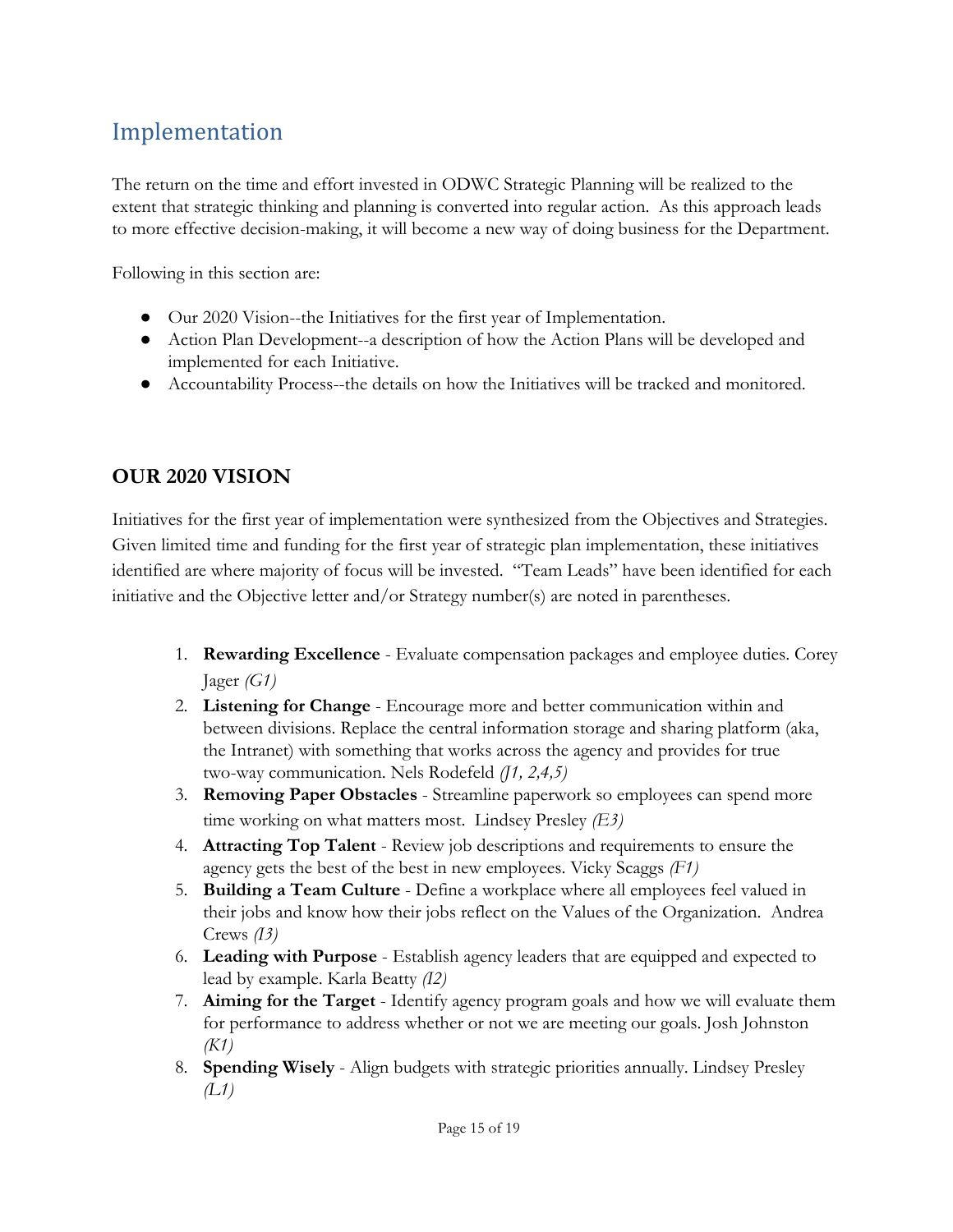- 9. **Seeking the Next Generation** Address how the agency can become a national R3 leader. Improve brand awareness among constituents with a new and unified logo. Micah Holmes *(N1, O1)*
- 10. **Boosting Communication Impact**  Set-up consistent tracking and reporting for targeted and effective communications Kelly Adams *(P1,2)*
- 11. **Laying out the Welcome Mat** Identify ways to make our properties more user-friendly. Identify and purchase new properties that are in parts of the state deficient in public lands, hold important habitat and/or offer quality waterbody access or hunting potential. Kristen Gillman *(Q1, 4, 5a)*
- 12. **Finding new Resources** Broaden financial support from partners, NGOs, and new sources aligned with our mission. Barry Bolton *(M1)*
- 13. **Flowing into the Future** Encourage enforcement of statewide water quality standards. Promote implementation of instream flow management according the best scientific data. Ken Cunningham *(A2, 4, 5)*
- 14. **Stewarding our Lands** Prepare Wildlife Management Area Management Plans that identify goals, objectives, management opportunities and accomplishments. Bill Dinkines *(B4)*

# **Action Plan Development**

The above strategic initiatives will be led by ODWC employees with additional guidance from our strategic planning consultants and the Department Director. The assemblage of Action Plans, the composition of support teams for the first year initiatives, and the implementation of strategies (actions) depends on the nature and needs of the specific initiative. Information and ideas from the recent employee and leadership surveys will be made available. For the first year, the initiative leads will be undertaking an additional robust process to better outline and prioritize specific tasks and actions to be taken by ODWC.

Action plans for initiatives above will answer:

- 1. ACTION PLAN OBJECTIVES: *What are we trying to accomplish?*
- 2. TASKS: *What needs to be done?*
- 3. TIMETABLE: *What will the schedule be?*
- 4. ASSIGNMENTS: *Who will do each task?*
- 5. RESOURCES: *What if any additional resources (i.e., money, staff, tools, knowledge, outside experts) are needed to fully implement the strategy?*
- 6. EVALUATION: *How will we know if it worked?*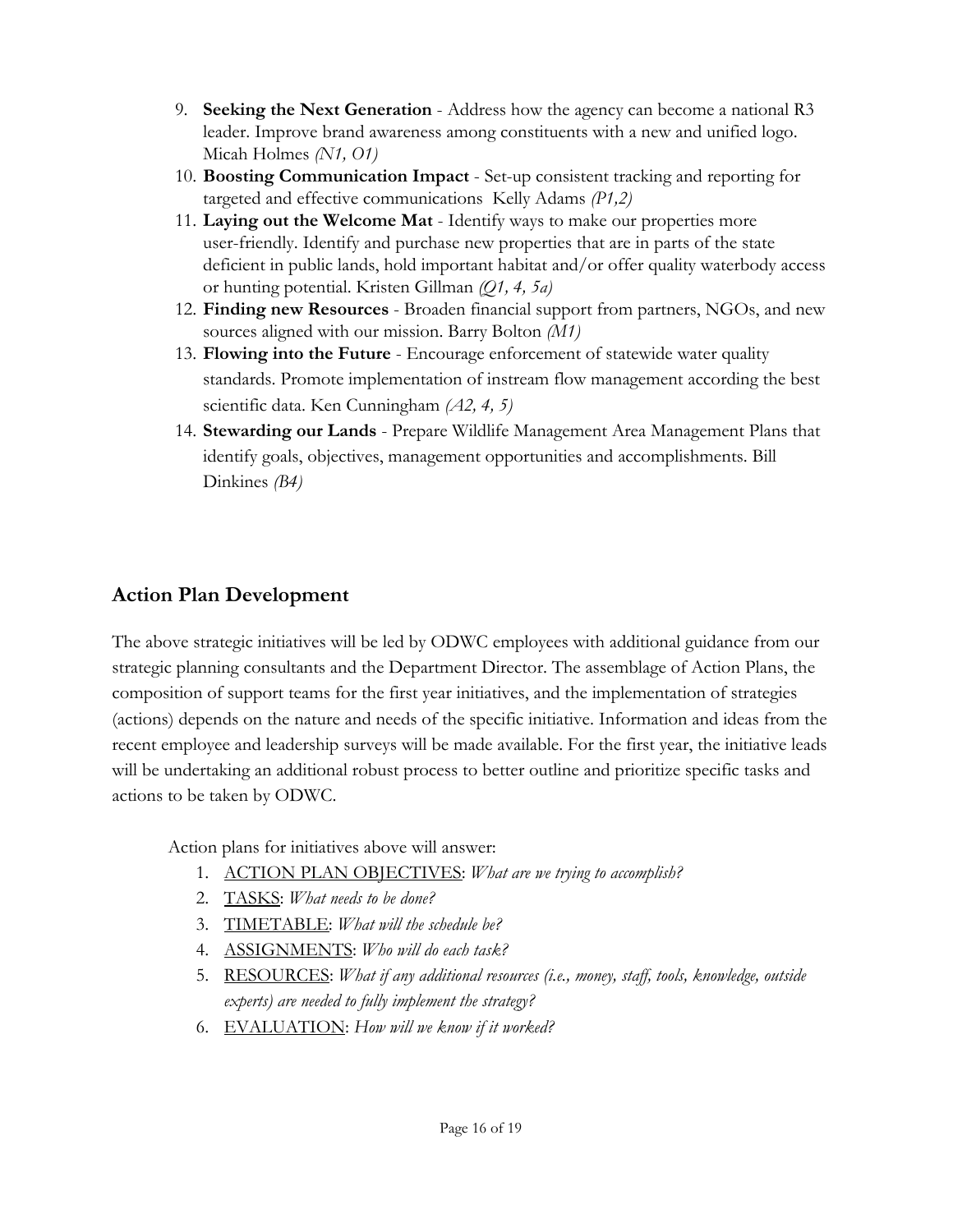## **Accountability Process**

An important component of being accountable to the commitments made in this Strategic Plan will be regular review of progress and appropriate adjustments. Implementation of the Strategic Plan will begin on April 1, 2019.

The following schedule has been developed for employees leading initiatives. Although these dates will be adjusted as needed, deviation from conducting these recurring Reviews is to be avoided.

#### **Bi-weekly Reviews**

~ 1 hour or less in length for the Strategic Planning portion; Held on two Mondays each month (except in October, November and December); All Team Leads participate in each call... call is led by the Director;  $2<sup>nd</sup>$  meeting each month will be held in conjunction with the Commission Staff meeting; Agenda—the agenda will be the same for each Weekly Review as Team Leads provide a quick update on their initiative, Good news/progress, if any, since the last update, Problems or obstacles on the horizon; The call leader circles back for brief discussion/resolution related to problems/obstacles. Agree on next steps to be taken by team.

### **Quarterly Reviews**

 $\sim$  3 hours in length; Same agenda as Weekly Reviews, plus: Deeper dive into opportunities or obstacles related to specific strategies pursued in the first-year initiatives. The 14 initiatives identified in the 2020 Vision will be the focus of the Quarterly Reviews with time spent addressing issues emerging from the Weekly Reviews. Quarterly reports will be provided to Commission via Director's Report.

### **Annual Review**

 $\sim$  6 hours in length; Agenda: Review of entire strategic plan, and make adjustments for Year 2.

**Attendees:** Commission Staff and all active Team Leads.

**Location:** All Weekly and Quarterly Reviews will be scheduled in advance, some will allow for participation via online meetings. Location for the Annual Review TBD.

### **Review Schedule:**

April 8, 2019 April 22 May 13 May 28 (Tuesday) June 10—Qtr Review

June 24 July 8 July 22 August 12 August 26

September 9—Qtr Review September 23 October 14 October 28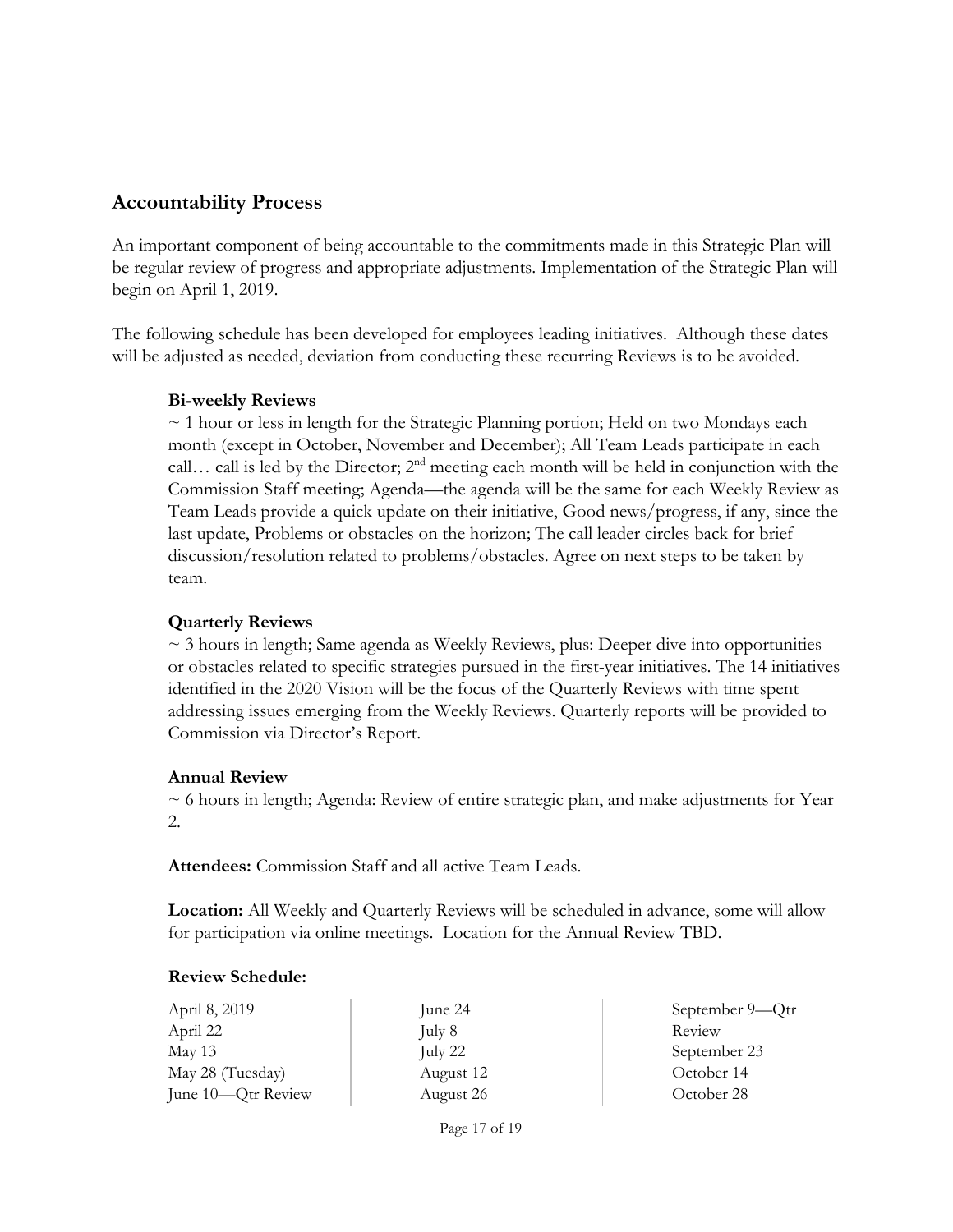| November 18             | lai       |
|-------------------------|-----------|
| December 9              | $\rm Fe$  |
| January 13, $2020$ —Qtr | $\rm{Fe}$ |
| Review                  | М         |

nuary 27 ebruary 10 ebruary 24 arch 9

March 23—Annual Review

# **Evaluating Strategic Plan Accomplishment**

The Performance-Emphasis Matrices resulting from the Internal and External engagement processes undertaken during this planning effort are excellent criteria upon which to evaluate agency performance on achieving objectives, as well as allocation of budget and staff. These tools can be employed at any time, and compared to the baseline results to assist ODWC in assessing performance.

Each of the 2020 Vision Initiative leaders will identify a list of key performance indicators (KPIs) that can be tracked. These indicators will be kept simple. One or two per strategy to start. Team Leads will be responsible for collecting KPI data. During the regularly scheduled meetings with the Director, these indicators will inform what's going well, what's going less well, and where there are opportunities for short-term improvement. The tracking of key performance indicators becomes a source of feedback on efforts and an early warning system for problems.

Processes for assessing progress/success are built into the fabric of the ODWC strategic plan. One of the keys to success is the commitment to use the strategic plan in a cyclical, adaptive process—continually implementing actions, assessing outcomes, modifying programs based on feedback and then then starting over again.

# **Acknowledgements**

Writing the ODWC Strategic Plan required input, wisdom and contributions from many individuals. A sincere thank you to Dave Case and the DJ Case & Associates team for providing the framework and structure for our Strategic Planning process; Daniel Escher for his leadership on survey instruments; and Matt Heinemann and Dave Case for being our facilitators throughout the planning process. Gratitude and appreciation is owed to all of the ODWC employees who contributed their perspective and voice; the ODWC Commission Staff and Commissioners for contributing ideas and feedback throughout the strategic planning process; and Director J.D. Strong for elevating strategic management as a priority and for initiating this strategic planning process.

We offer special acknowledgement to Micah Holmes and Corey Jager, the co-chairs of the Strategic Planning Team, and to Josh Johnston, Rod Smith, Lindsey Presley and Mark Walker whose dedication and purposeful resolve created a clear pathway for this plan. The Strategic Planning team